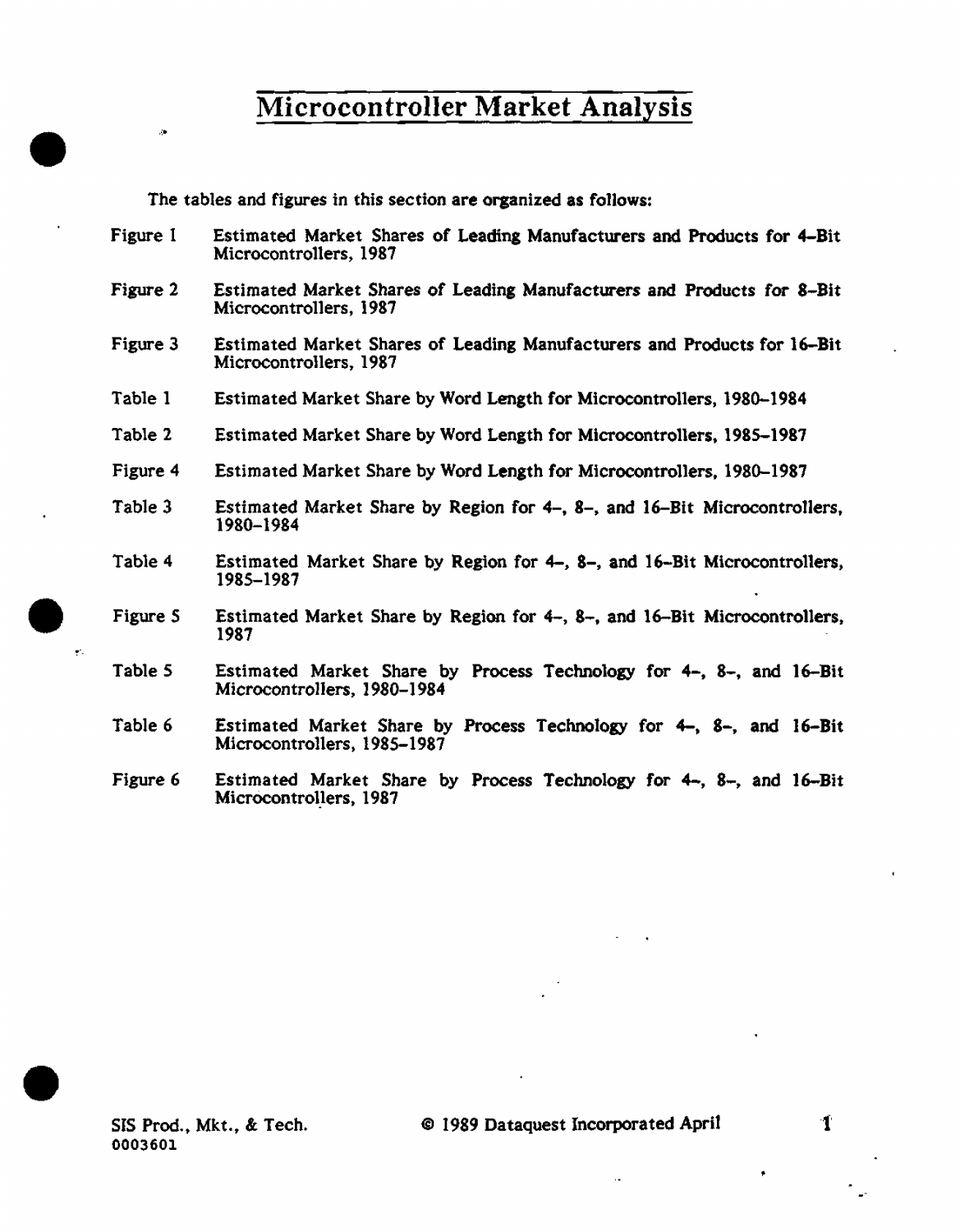

© 1989 Dataquest Incorporated April SIS Prod., Mkt., & Tech. 0003601 •

•

•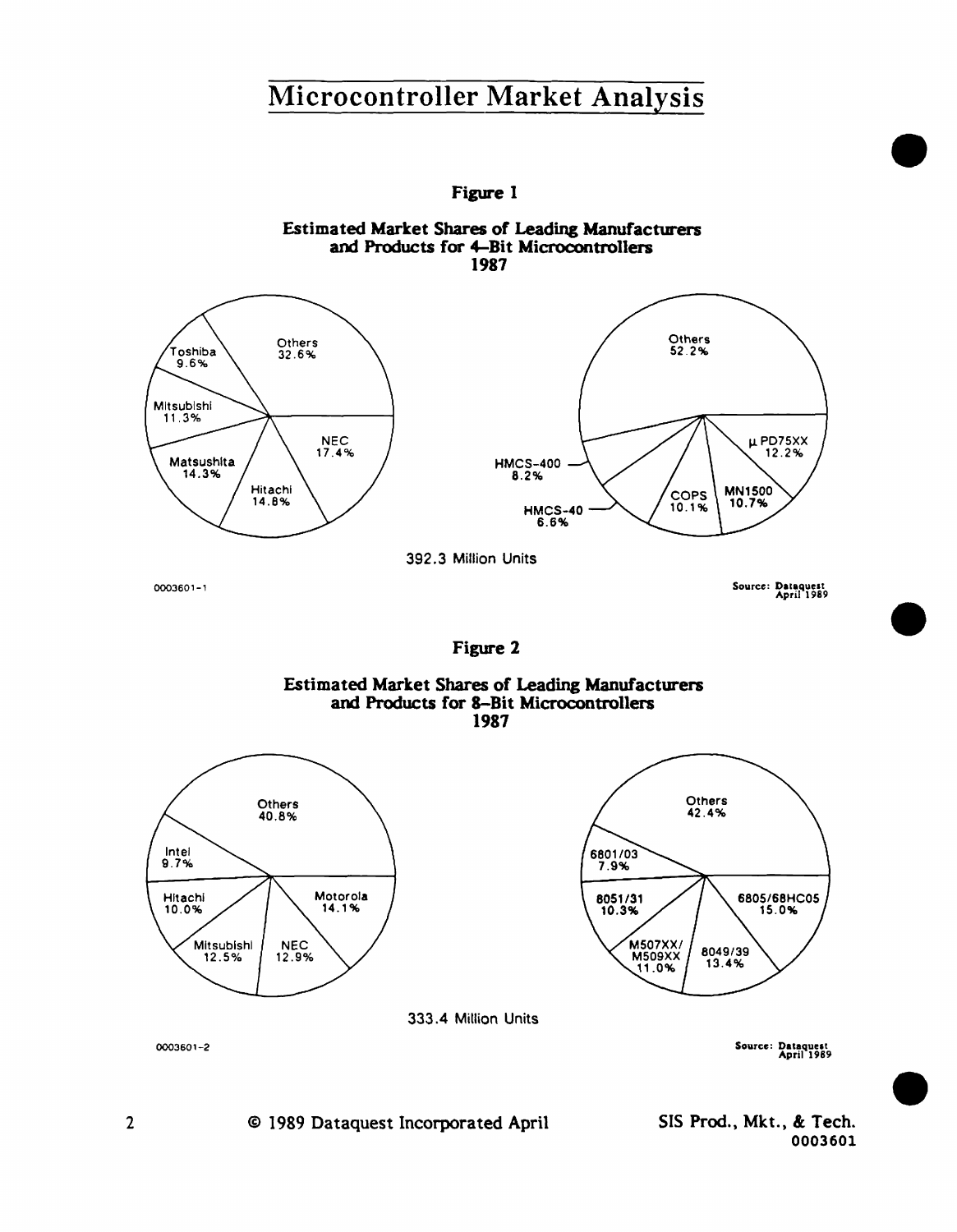Figure 3

Estimated Market Shares of Leading Manufacturers



. .

•

 $\bullet$ 

•

SIS Prod., Mkt., & Tech. 0003601

© 1989 Dataquest Incorporated April 3

 $\overline{a}$ 

Ł.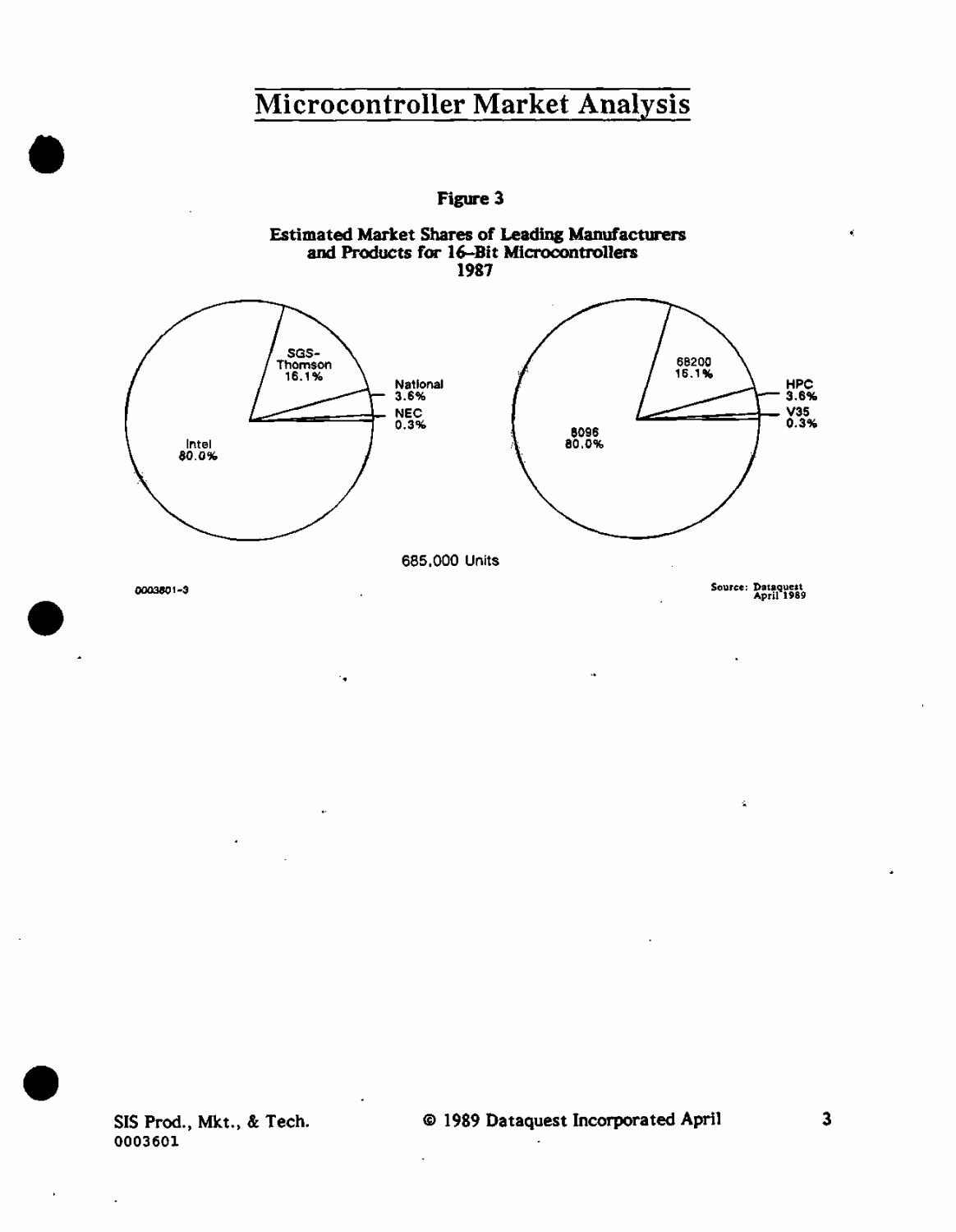### Table 1

#### Estimated Market Share by Word Length for Microcontrollers 1980-1984 (Thousands of Units}

|                 | 1980      | 1981    | 1982      | 1983    | 1984    |
|-----------------|-----------|---------|-----------|---------|---------|
| $4 - Bit$       |           |         |           |         |         |
| Shipments       | 96,080    | 133,549 | 158,183   | 171,945 | 193,435 |
| Percent         | 81.5%     | 79.3%   | 74.5%     | 65.5%   | 54.24   |
| $8 - Bit$       |           |         |           |         |         |
| Shipments       | 21,740    | 34,931  | 54,114    | 90,615  | 163,510 |
| Percent         | 18.5%     | 20.7%   | 25.5%     | 34.5%   | 45.8%   |
| $16 - Bit$      |           |         |           |         |         |
| Shipments       | 8         | 36      | 50        | 89      | 123     |
| Percent         | $\bullet$ | ٠       | $\bullet$ | ۰       | ۰       |
| Total Shipments | 117,828   | 168,516 | 212,347   | 262,649 | 357,068 |

\*Calculated value is less than 0.1%.

Source: Dataquest April 1989

..

•

•

•

4 © 1989 Dataquest Incorporated April

SIS Prod., Mkt., &: Tech. 0003601

t.

 $\ddot{\bullet}$ 

..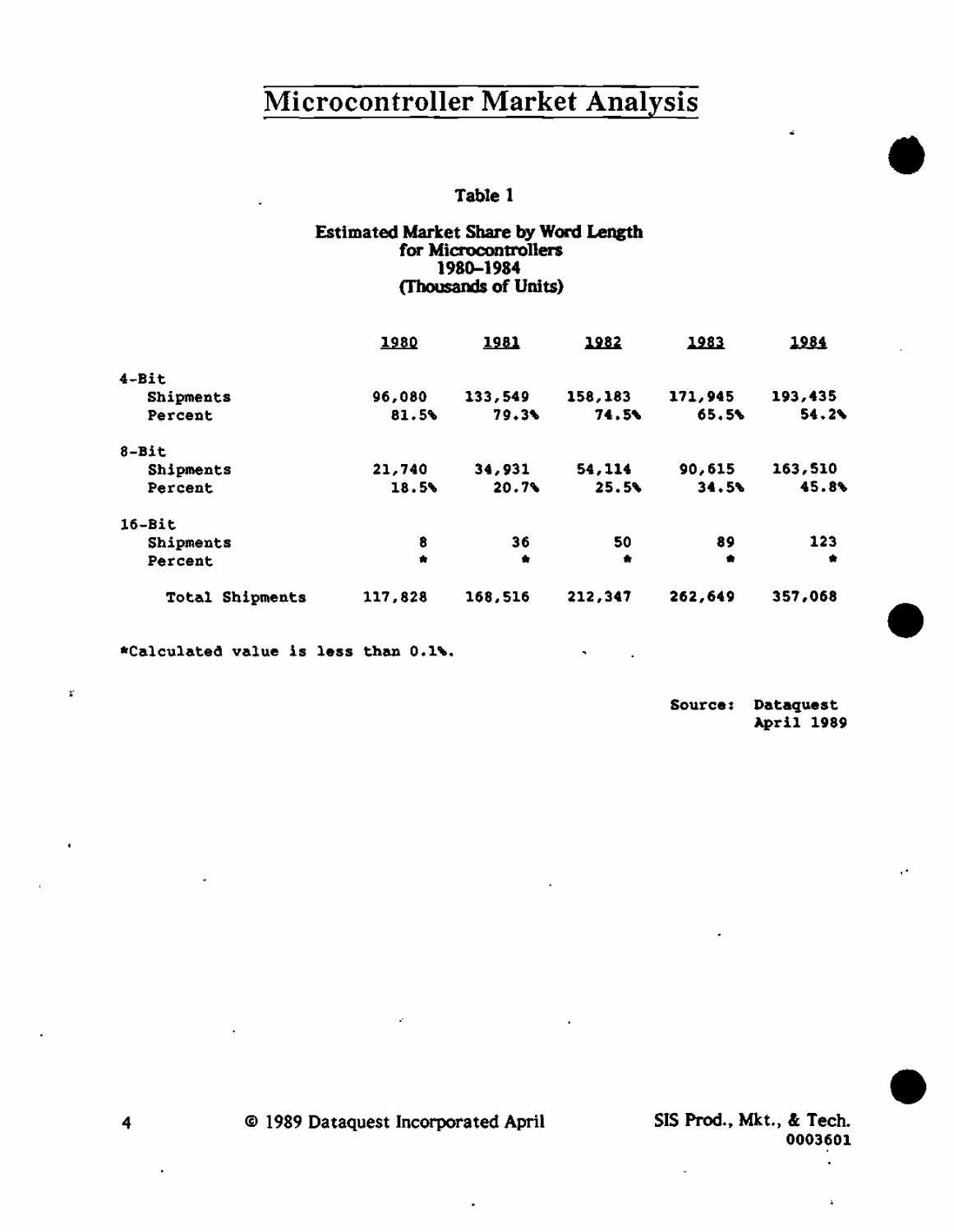#### Table 2

#### Estimated Market Share by Word Length for Microcontrollers 1985-1987 (Thousands of Units)

|                  | 1985    | 1986    | 1987       |
|------------------|---------|---------|------------|
| $4 - Bit$        |         |         |            |
| Shipments        | 177,038 | 271,883 | 392,332    |
| Percent          | 51.9%   | 54.89   | 54.0%      |
| 8-Bit            |         |         |            |
| Shipments        | 163,599 | 224,001 | 333,362    |
| Percent          | 48.0%   | 45.1%   | 45.9%      |
| $16-Bit$         |         |         |            |
| <b>Shipments</b> | 232     | 399     | 685        |
| Percent          | 0.1%    | 0.14    | 0.1%       |
| Total Shipments  | 340,869 | 496,283 | 726,379    |
|                  |         | Source: | Dataquest  |
|                  |         |         | April 1989 |

#### Figure 4

#### Estimated Market Share by Word Length for Microcontrollers 1980-1987



SIS Prod., Mkt., & Tech. 0003601

•

•

•

#### © 1989 Dataquest Incorporated April 5

 $\ddot{\phantom{a}}$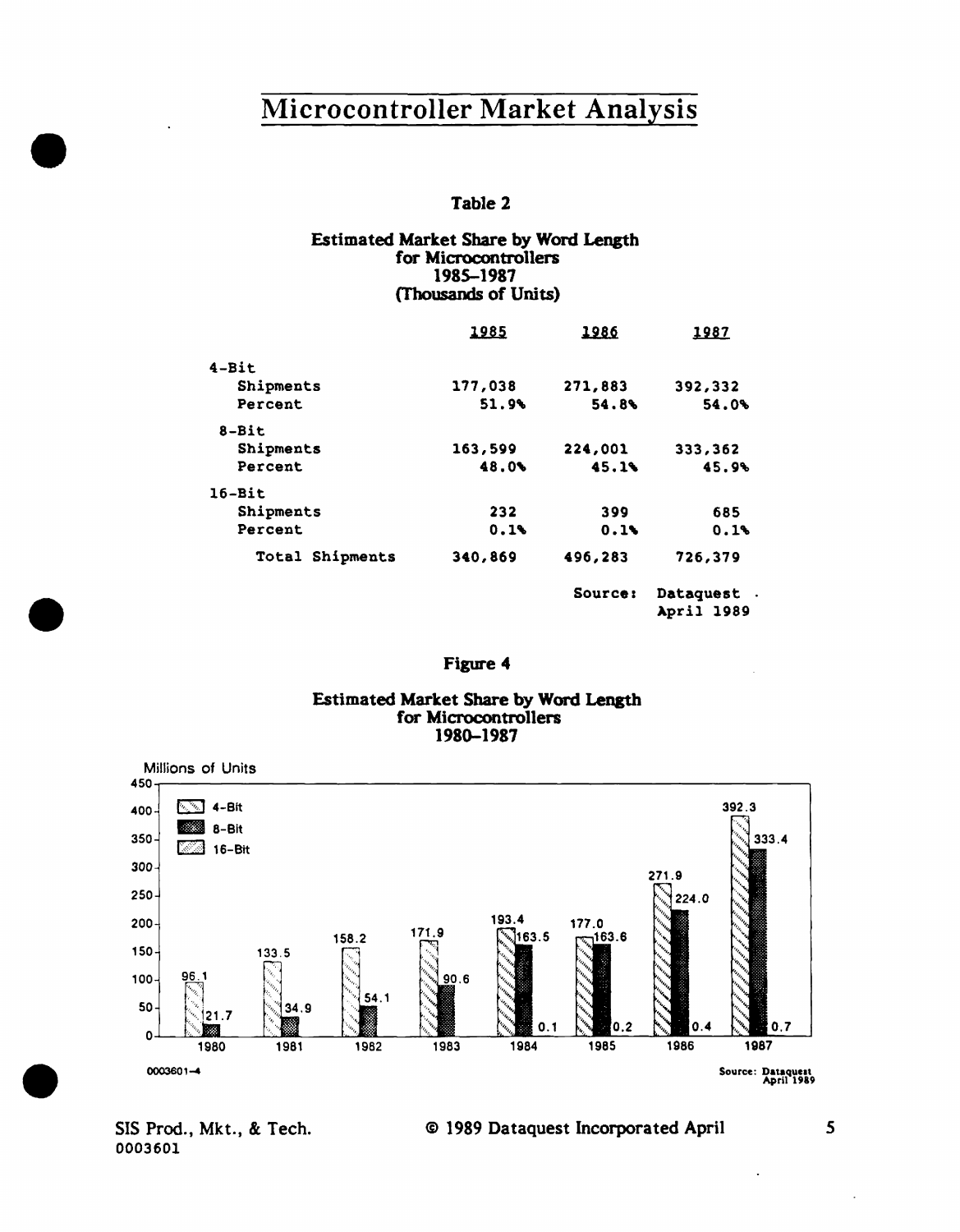### Table 3

#### Estimated Market Share by Region for 4-, 8-, and 16-Bit Microcontrollers 1784-1784 (Thousands of Units)

|                               | <u> 1980</u> | 1981         | 1982         | 1983                                   | 1984    |
|-------------------------------|--------------|--------------|--------------|----------------------------------------|---------|
| 4-Bit Shipments               |              |              |              | 96,080 133,549 158,183 171,945 193,435 |         |
| U.S. Companies (%)            | 65.2%        | 40.5%        | $28.2$ $2$   | 0.3%                                   | 19.2    |
| Japanese Companies (%)        | 34.8%        | 59.5%        | 71.7%        | 79.2%                                  | 79.3%   |
| European Companies (%)        | 0            | 0.           | $0.1$ \      | 0.5%                                   | 1.4     |
| 8-Bit Shipments               | 21,740       | 34,931       | 54,114       | 90,615                                 | 163,510 |
| U.S. Companies (%)            | 73.3%        | 68.3%        | 61.0%        | 57.6%                                  | 51.7%   |
| Japanese Companies (%)        | 15.5%        | 20.1%        | $27.1$ \     | 31.3%                                  | 36.6%   |
| European Companies (%)        | 11.2         | 11.7%        | 11.8         | 11.0                                   | 11.7%   |
| 16-Bit Shipments              | 8            | 36 -         | 50.          | 89                                     | 123     |
| U.S. Companies (%)            | 100.0        | 100.0%       | 100.0%       | 100.0%                                 | 100.0%  |
| Japanese Companies (%)        | 0            | 0            | 0.           | 0                                      | 0.      |
| European Companies (%)        | 0            | 0            | 0            | 0                                      | 0.      |
| <b>Total Shipments</b>        | 117,828      |              |              | 168,516 212,347 262,649                | 357,068 |
| U.S. Companies (%)            | 66.7%        | 46.2%        |              | 33.2                                   | 34.1%   |
| <b>Japanese Companies (%)</b> | 31.2         | 51.3%        | 60.3%        | 62.7%                                  | 59.7%   |
| European Companies (%)        | 2.1          | $2.4$ $\sim$ | $3.1$ $\sim$ | 4.1                                    | 6.2     |

Source: Dataquest April 1989 •

 $\bullet$ 

•

·SIS Prod., Mkt., & Tech. 0003601

 $\mathcal{L}_{\mathcal{G}}$ 

 $\ddot{\phantom{a}}$ 

6 © 1989 Dataquest Incorporated April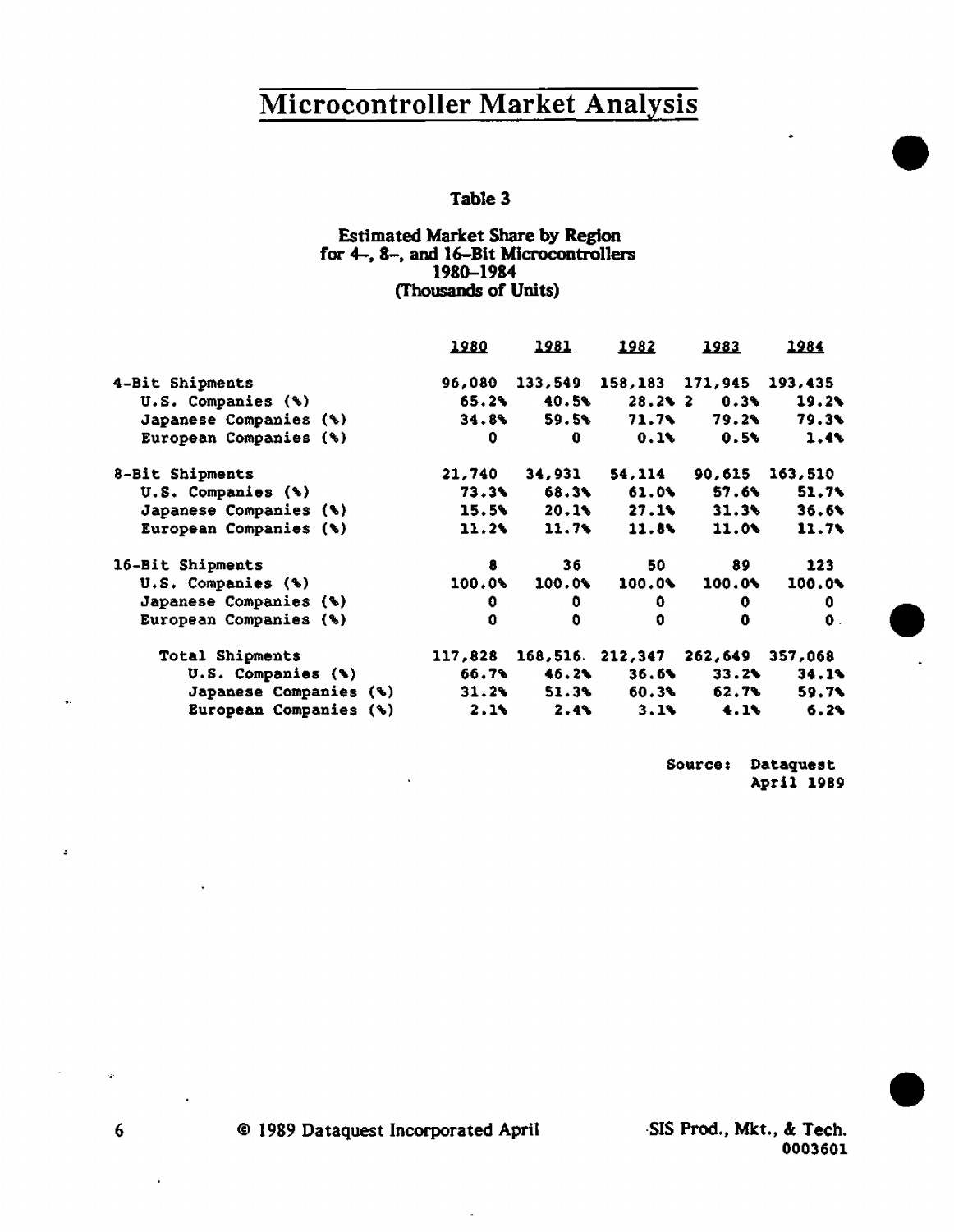### Table 4

#### Estimated Market Share by Region for 4-, 8-, and 16-Bit Microcontrollers 1985-1987 (Thousands of Units)

| 1985        | <u> 1986 </u> | <u> 1987 </u>                                      |
|-------------|---------------|----------------------------------------------------|
| 177,038     | 271,883       | 392,332                                            |
| 16.3%       | 17.8          | 11.8                                               |
|             | 79.8%         | 86.3%                                              |
| 3.0         | 2.34          | 1.94                                               |
| 163,599     | 224,001       | 333,362                                            |
| 42.7%       | 34.8          | 35.3%                                              |
| 43.2%       | 50.0%         | 53.1%                                              |
| 14.1%       | 15.2          | 11.6%                                              |
| 232         | 399           | 685                                                |
| 94.8%       | 67.7N         | 83.6%                                              |
| $\mathbf 0$ | 0             | 0.3%                                               |
| 5.2%        | 32.3%         | 16.18                                              |
|             | 496,283       | 726,379                                            |
|             | 25.5          | 22.6                                               |
|             | 66.3%         | 71.0                                               |
|             | 8.2           | 6.4                                                |
|             |               | 80.8%<br>340,869<br>$29.0$ $\sim$<br>62.7%<br>8.3% |

Source: Dataquest April 1989

SIS Prod., Mkt., &. Tech. 0003601

•

~··

 $\bullet$ 

•

### © 1989 Dataquest Incorporated April 1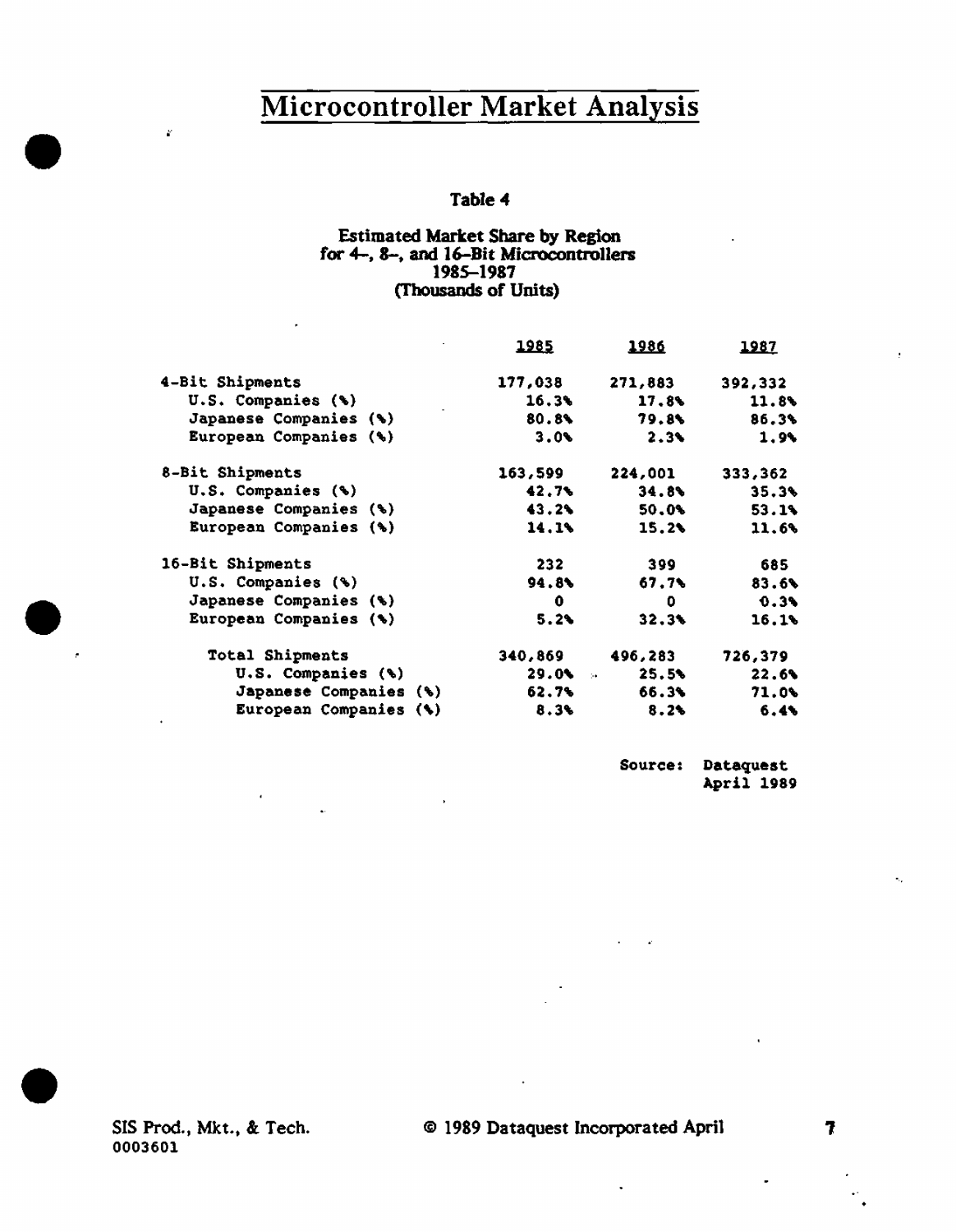Figure *S* 





0003601-5

Source: Data~uea1 April 1989

•

•

•

SIS Prod., Mkt., & Tech. 0003601

<sup>~</sup>1989 Dataquest Incorporated April

 $\overline{a}$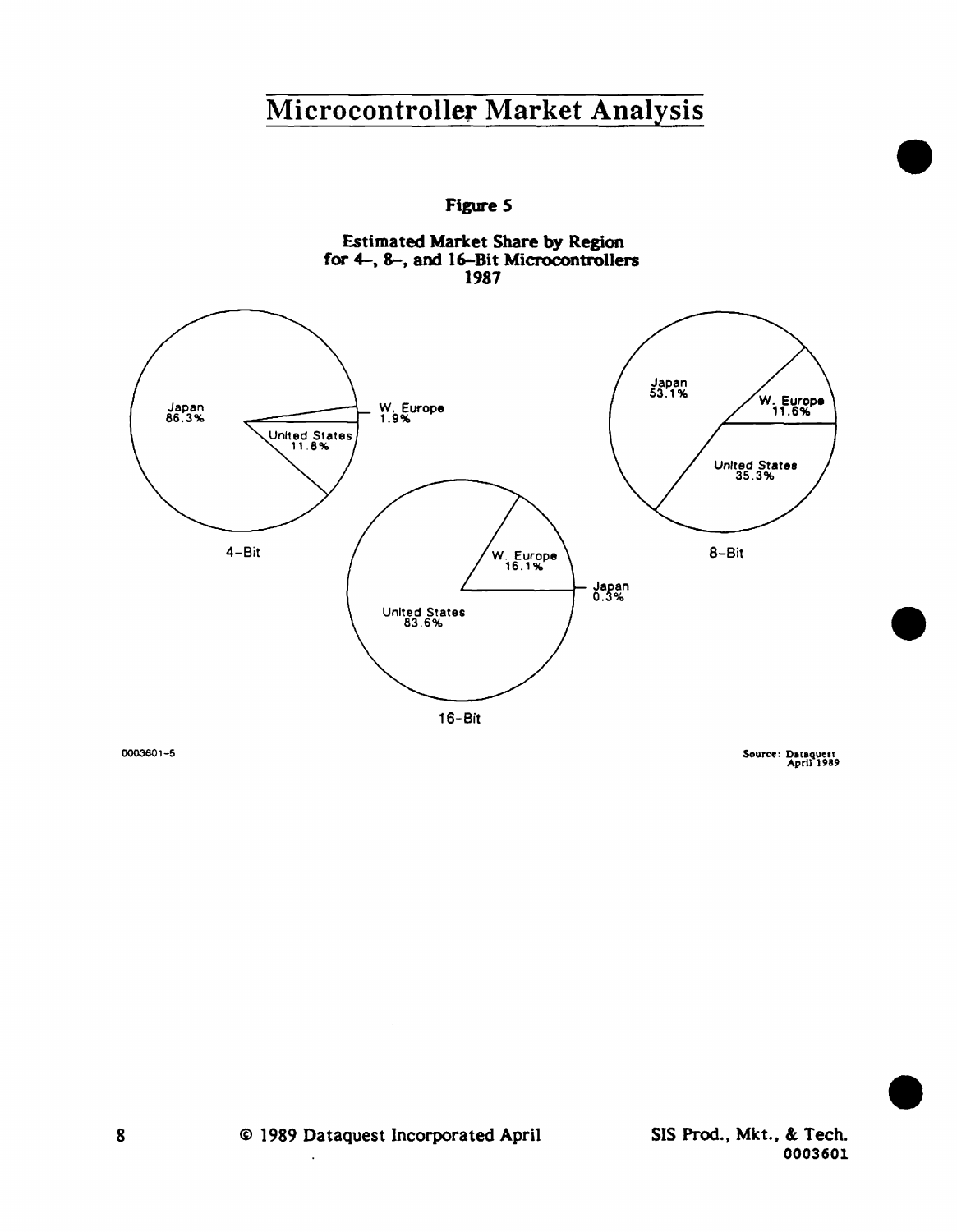### Table *S*

#### Estimated Market Share by Process Technology for 4-, 8-, and 16-Bit Microcontrollers 1980-1984 (Thousands of Units)

|                  | 1980    | <u> 1981 </u> | 1982    | 1983     | <u> 1984 </u> |
|------------------|---------|---------------|---------|----------|---------------|
| 4-Bit Shipments  | 96,080  | 133,549       | 158,183 | 171,945  | 193,435       |
| Percent PMOS     | 66.3%   | 52.0%         | 35.2%   | $22.0\%$ | 14.9%         |
| Percent NMOS     | 14.4%   | 19.4%         | 23.5%   | 30.5%    | 32.24         |
| Percent CMOS     | 19.39   | 28.6%         | 41.39   | 47.5%    | 52.9%         |
| 8-Bit Shipments  | 21,740  | 34,931        | 54, 114 | 90,615   | 163,510       |
| Percent NMOS     | 100.0%  | 99.7%         | 96.8%   | $91.4\%$ | 90.04         |
| Percent CMOS     | 0       | 0.3%          | 3.24    | 8.6%     | 10.0%         |
| 16-Bit Shipments | 8       | 36            | 50      | 89       | 123           |
| Percent NMOS     | 100.09  | 100.0%        | 100.0   | 100.01   | 100.0%        |
| Percent CMOS     | 0       | 0             | o       | 0        | 0             |
| Total Shipments  | 117,828 | 168,516       | 212,347 | 262,649  | 357,068       |
| Percent PMOS     | 54.1%   | 41.2          | 26.2%   | $14.4\%$ | 8.1%          |
| Percent NMOS     | 30.2%   | 36.1%         | 42.2%   | 51.5%    | 58.7%         |
| Percent CMOS     | 15.8%   | 22.7%         | 31.6    | $34.1\%$ | 33.3%         |

Source: Dataquest April 1989

 $\mathcal{L}^{\mathcal{L}}$ 

SIS Prod., Mkt., & Tech. 0003601

 $\mathcal{A}$ 

•

 $\bullet$  .

•

 $\ddot{\phantom{0}}$ 

 $\mathcal{L}^{\text{max}}$  and  $\mathcal{L}^{\text{max}}$ 

 $\Delta \sim 10$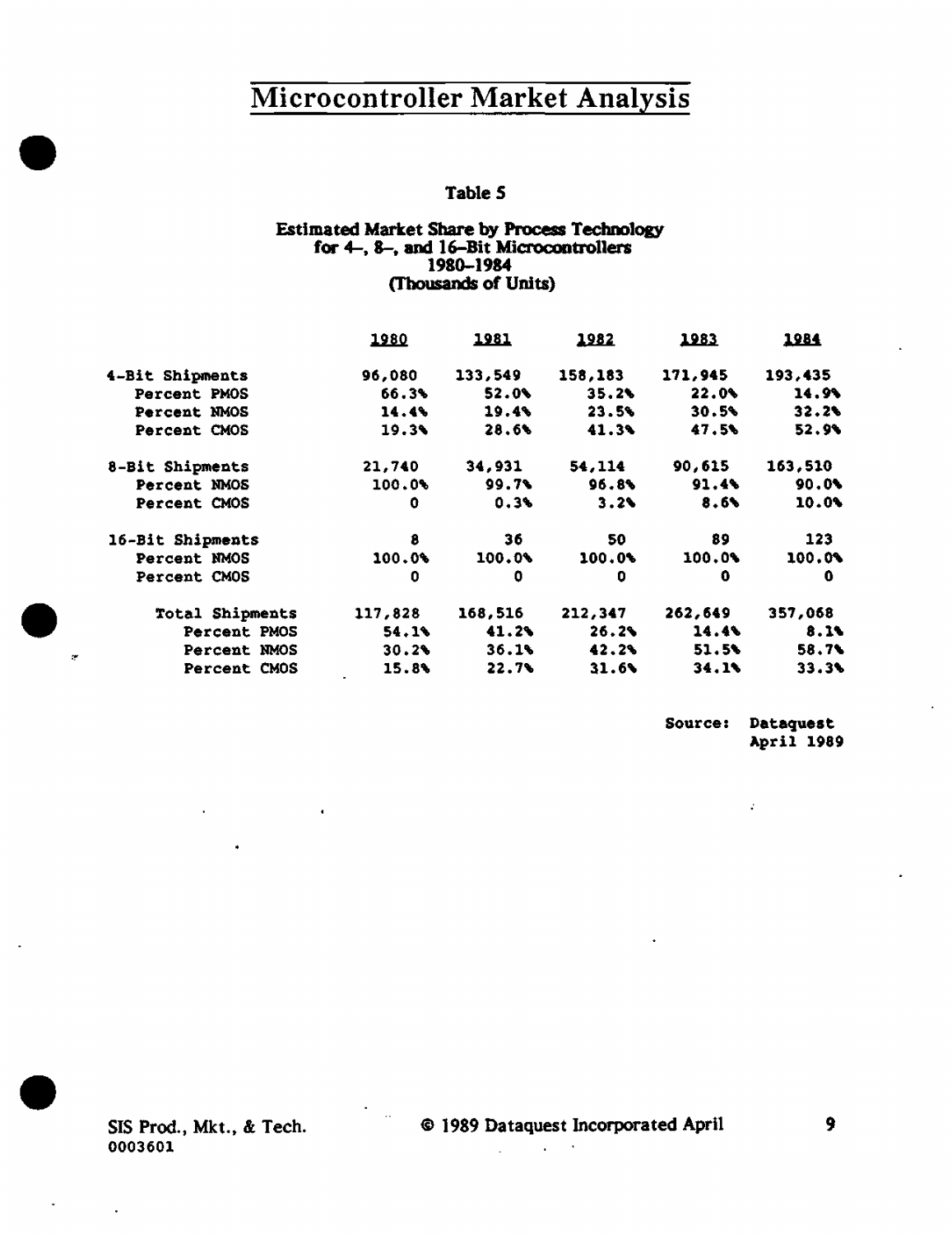### Table 6

### Estimated Market Share by Process Technology for 4-, 8-, and 16-Bit Microcontrollers 1985-1987 {Thousands of Units)

| <u> 1985 </u> | 1986           | <u> 1987 </u> |
|---------------|----------------|---------------|
| 177,038       | 271,883        | 392,332       |
| 10.0%         | 4.9            | 2.5%          |
|               | 29.8%          | 24.3%         |
| 55.2%         | 65.2%          | 73.2%         |
| 163,599       | 224,001        | 333,362       |
| 79.5%         | <b>67.8%</b>   | $59.2\%$      |
| 20.5          | 32.2%          | 40.8%         |
| 232           | 399            | 685           |
| 100.0%        | 100.01         | 96.1%         |
| o             | ٥              | 3.9           |
| 340,869       | 496,283        | 726,379       |
| 5.24          | $-2.75$        | 1.3%          |
|               | 47.0%          | 40.4%         |
| 38.5          | $50.3\text{V}$ | 58.3%         |
|               | $\blacksquare$ | 34.8<br>56.3% |

Sources Dataquest April 1989

> SIS Prod., Mkt., & Tech. 0003601

> > $\ddot{\phantom{0}}$

 $\bar{\rm M}$ 

k.

•

•

•

© 1989 Dataquest Incorporated April

-.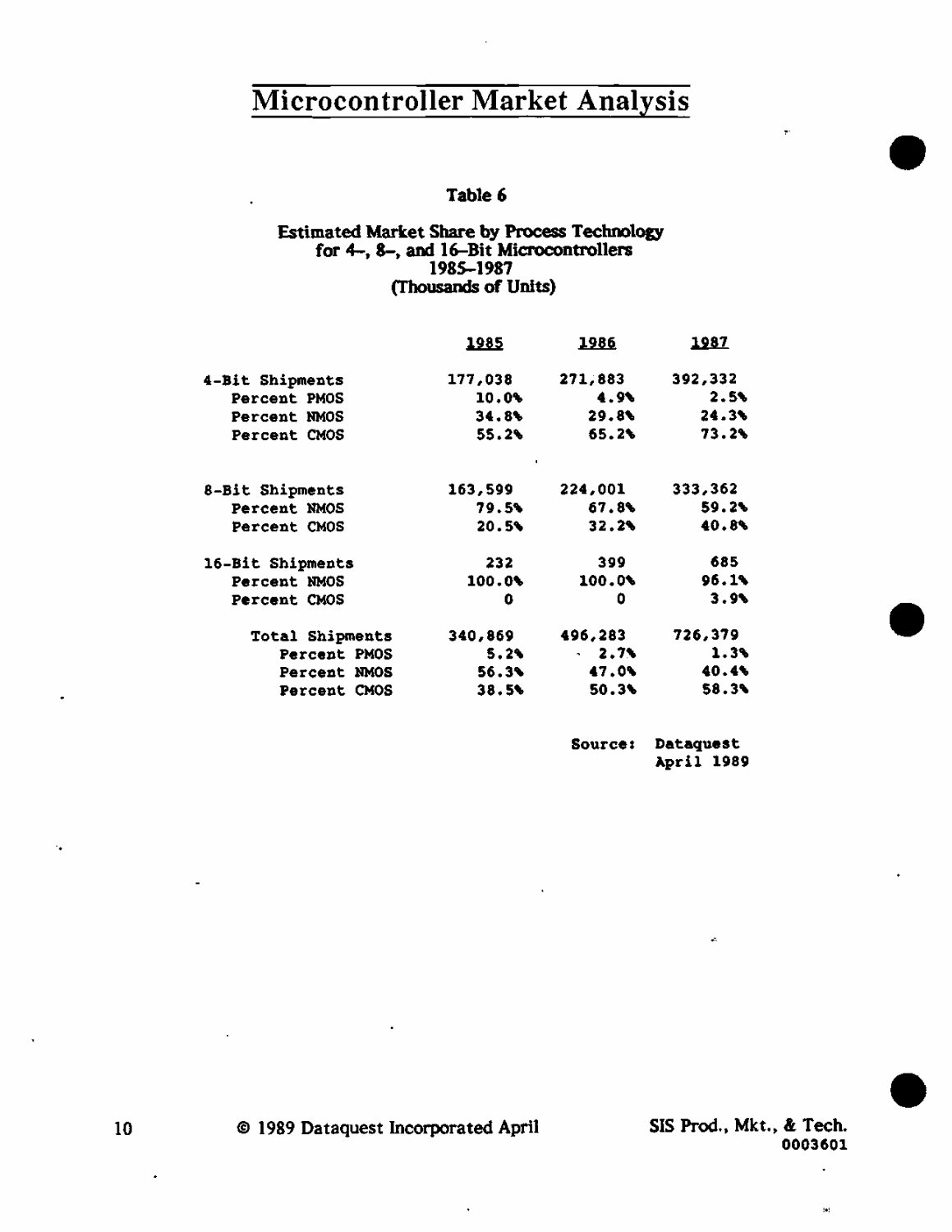

Figure 6

0003601-fi

•

•

Source: Dataquest<br>April 1989



 $\overline{\phantom{a}}$ 

ä,